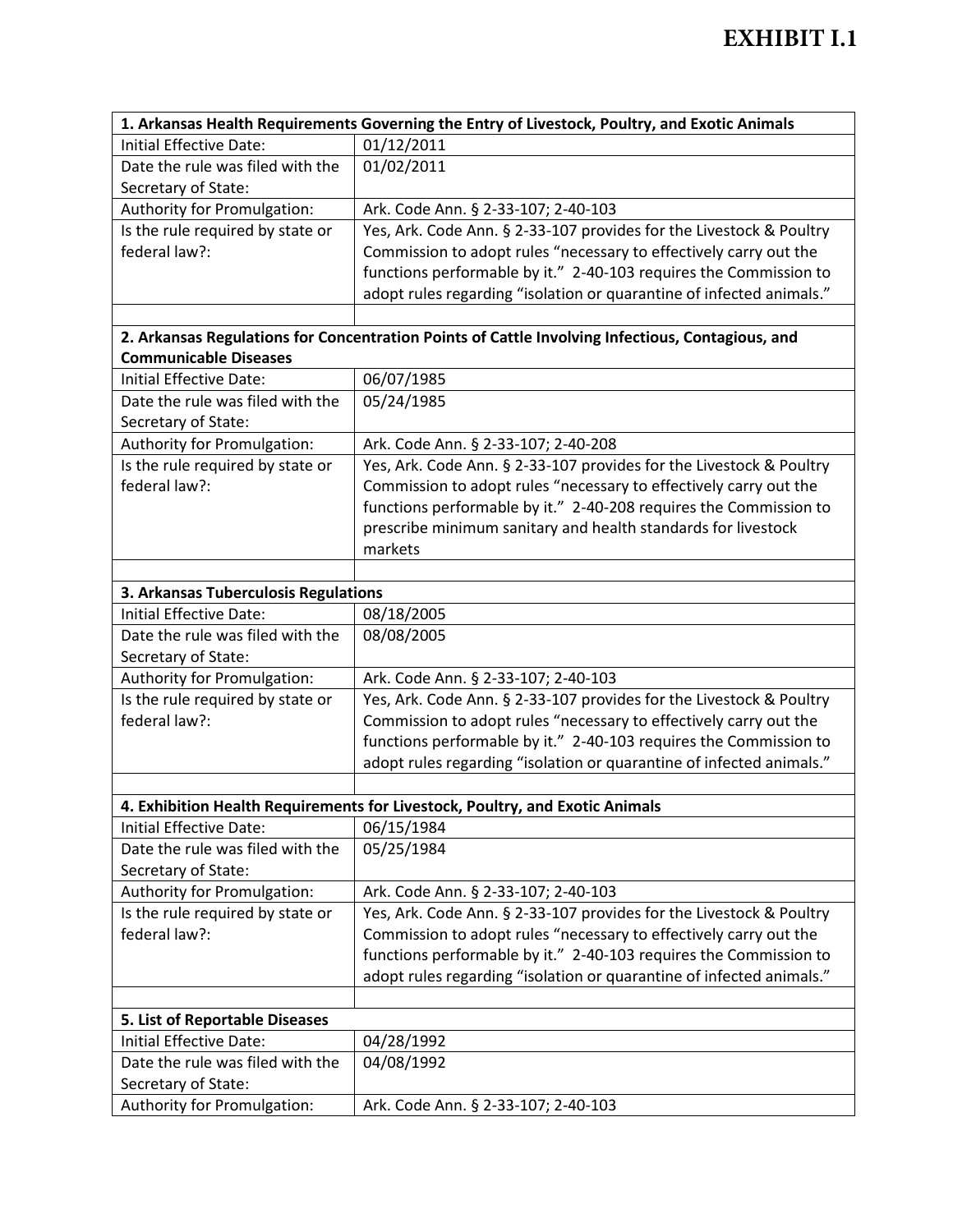| federal law?:<br>Commission to adopt rules "necessary to effectively carry out the<br>functions performable by it." 2-40-103 requires the Commission to<br>adopt rules regarding "isolation or quarantine of infected animals."<br>6. Brucellosis in Cattle<br>10/02/2019<br>Initial Effective Date:<br>Date the rule was filed with the<br>10/02/2019<br>Secretary of State:<br>Authority for Promulgation:<br>Ark. Code Ann. § 2-40-103; 2-40-210(b)<br>Is the rule required by state or<br>Yes, Ark. Code Ann. § 2-40-103 requires the Livestock & Poultry<br>federal law?:<br>Commission to adopt rules regarding "isolation or quarantine of<br>infected animals." 2-40-210(b) requires the Commission to<br>promulgate rules concerning depopulation, negotiation, and hearing<br>procedures for brucellosis infected or exposed bovine herds. |  |  |
|------------------------------------------------------------------------------------------------------------------------------------------------------------------------------------------------------------------------------------------------------------------------------------------------------------------------------------------------------------------------------------------------------------------------------------------------------------------------------------------------------------------------------------------------------------------------------------------------------------------------------------------------------------------------------------------------------------------------------------------------------------------------------------------------------------------------------------------------------|--|--|
|                                                                                                                                                                                                                                                                                                                                                                                                                                                                                                                                                                                                                                                                                                                                                                                                                                                      |  |  |
|                                                                                                                                                                                                                                                                                                                                                                                                                                                                                                                                                                                                                                                                                                                                                                                                                                                      |  |  |
|                                                                                                                                                                                                                                                                                                                                                                                                                                                                                                                                                                                                                                                                                                                                                                                                                                                      |  |  |
|                                                                                                                                                                                                                                                                                                                                                                                                                                                                                                                                                                                                                                                                                                                                                                                                                                                      |  |  |
|                                                                                                                                                                                                                                                                                                                                                                                                                                                                                                                                                                                                                                                                                                                                                                                                                                                      |  |  |
|                                                                                                                                                                                                                                                                                                                                                                                                                                                                                                                                                                                                                                                                                                                                                                                                                                                      |  |  |
|                                                                                                                                                                                                                                                                                                                                                                                                                                                                                                                                                                                                                                                                                                                                                                                                                                                      |  |  |
|                                                                                                                                                                                                                                                                                                                                                                                                                                                                                                                                                                                                                                                                                                                                                                                                                                                      |  |  |
|                                                                                                                                                                                                                                                                                                                                                                                                                                                                                                                                                                                                                                                                                                                                                                                                                                                      |  |  |
|                                                                                                                                                                                                                                                                                                                                                                                                                                                                                                                                                                                                                                                                                                                                                                                                                                                      |  |  |
|                                                                                                                                                                                                                                                                                                                                                                                                                                                                                                                                                                                                                                                                                                                                                                                                                                                      |  |  |
|                                                                                                                                                                                                                                                                                                                                                                                                                                                                                                                                                                                                                                                                                                                                                                                                                                                      |  |  |
|                                                                                                                                                                                                                                                                                                                                                                                                                                                                                                                                                                                                                                                                                                                                                                                                                                                      |  |  |
|                                                                                                                                                                                                                                                                                                                                                                                                                                                                                                                                                                                                                                                                                                                                                                                                                                                      |  |  |
|                                                                                                                                                                                                                                                                                                                                                                                                                                                                                                                                                                                                                                                                                                                                                                                                                                                      |  |  |
| 7. Regular and Special Cattle Sale Regulations                                                                                                                                                                                                                                                                                                                                                                                                                                                                                                                                                                                                                                                                                                                                                                                                       |  |  |
| Initial Effective Date:<br>11/01/2000                                                                                                                                                                                                                                                                                                                                                                                                                                                                                                                                                                                                                                                                                                                                                                                                                |  |  |
| 09/15/2000<br>Date the rule was filed with the                                                                                                                                                                                                                                                                                                                                                                                                                                                                                                                                                                                                                                                                                                                                                                                                       |  |  |
| Secretary of State:                                                                                                                                                                                                                                                                                                                                                                                                                                                                                                                                                                                                                                                                                                                                                                                                                                  |  |  |
| Authority for Promulgation:<br>Ark. Code Ann. § 2-33-107                                                                                                                                                                                                                                                                                                                                                                                                                                                                                                                                                                                                                                                                                                                                                                                             |  |  |
| Is the rule required by state or<br>Yes, § 2-33-107 provides for the Livestock & Poultry Commission to                                                                                                                                                                                                                                                                                                                                                                                                                                                                                                                                                                                                                                                                                                                                               |  |  |
| federal law?:<br>adopt rules "necessary to effectively carry out the functions                                                                                                                                                                                                                                                                                                                                                                                                                                                                                                                                                                                                                                                                                                                                                                       |  |  |
| performable by it."                                                                                                                                                                                                                                                                                                                                                                                                                                                                                                                                                                                                                                                                                                                                                                                                                                  |  |  |
|                                                                                                                                                                                                                                                                                                                                                                                                                                                                                                                                                                                                                                                                                                                                                                                                                                                      |  |  |
| 8. Regulation for Livestock Dealer License                                                                                                                                                                                                                                                                                                                                                                                                                                                                                                                                                                                                                                                                                                                                                                                                           |  |  |
| Initial Effective Date:<br>10/06/1987                                                                                                                                                                                                                                                                                                                                                                                                                                                                                                                                                                                                                                                                                                                                                                                                                |  |  |
| 09/17/1987<br>Date the rule was filed with the                                                                                                                                                                                                                                                                                                                                                                                                                                                                                                                                                                                                                                                                                                                                                                                                       |  |  |
| Secretary of State:                                                                                                                                                                                                                                                                                                                                                                                                                                                                                                                                                                                                                                                                                                                                                                                                                                  |  |  |
| Authority for Promulgation:<br>Ark. Code Ann. § 2-33-107                                                                                                                                                                                                                                                                                                                                                                                                                                                                                                                                                                                                                                                                                                                                                                                             |  |  |
| Is the rule required by state or<br>No                                                                                                                                                                                                                                                                                                                                                                                                                                                                                                                                                                                                                                                                                                                                                                                                               |  |  |
| federal law?:                                                                                                                                                                                                                                                                                                                                                                                                                                                                                                                                                                                                                                                                                                                                                                                                                                        |  |  |
|                                                                                                                                                                                                                                                                                                                                                                                                                                                                                                                                                                                                                                                                                                                                                                                                                                                      |  |  |
| 9. Regulations Governing Quarantined Feedlots                                                                                                                                                                                                                                                                                                                                                                                                                                                                                                                                                                                                                                                                                                                                                                                                        |  |  |
| Initial Effective Date:<br>07/16/1971                                                                                                                                                                                                                                                                                                                                                                                                                                                                                                                                                                                                                                                                                                                                                                                                                |  |  |
| 06/16/1971<br>Date the rule was filed with the                                                                                                                                                                                                                                                                                                                                                                                                                                                                                                                                                                                                                                                                                                                                                                                                       |  |  |
| Secretary of State:                                                                                                                                                                                                                                                                                                                                                                                                                                                                                                                                                                                                                                                                                                                                                                                                                                  |  |  |
| Authority for Promulgation:<br>Ark. Code Ann. § 2-40-103                                                                                                                                                                                                                                                                                                                                                                                                                                                                                                                                                                                                                                                                                                                                                                                             |  |  |
| Is the rule required by state or<br>Yes, Ark. Code Ann. § 2-40-103 requires the Commission to adopt                                                                                                                                                                                                                                                                                                                                                                                                                                                                                                                                                                                                                                                                                                                                                  |  |  |
| federal law?:<br>rules regarding "isolation or quarantine of infected animals."                                                                                                                                                                                                                                                                                                                                                                                                                                                                                                                                                                                                                                                                                                                                                                      |  |  |
|                                                                                                                                                                                                                                                                                                                                                                                                                                                                                                                                                                                                                                                                                                                                                                                                                                                      |  |  |
| 10. Trichomoniasis Testing and Movement Requirements for Cattle                                                                                                                                                                                                                                                                                                                                                                                                                                                                                                                                                                                                                                                                                                                                                                                      |  |  |
| Initial Effective Date:<br>09/16/2001                                                                                                                                                                                                                                                                                                                                                                                                                                                                                                                                                                                                                                                                                                                                                                                                                |  |  |
| Date the rule was filed with the<br>10/16/2001                                                                                                                                                                                                                                                                                                                                                                                                                                                                                                                                                                                                                                                                                                                                                                                                       |  |  |
| Secretary of State:                                                                                                                                                                                                                                                                                                                                                                                                                                                                                                                                                                                                                                                                                                                                                                                                                                  |  |  |
| Authority for Promulgation:<br>Ark. Code Ann. § 2-33-107; 2-40-103                                                                                                                                                                                                                                                                                                                                                                                                                                                                                                                                                                                                                                                                                                                                                                                   |  |  |